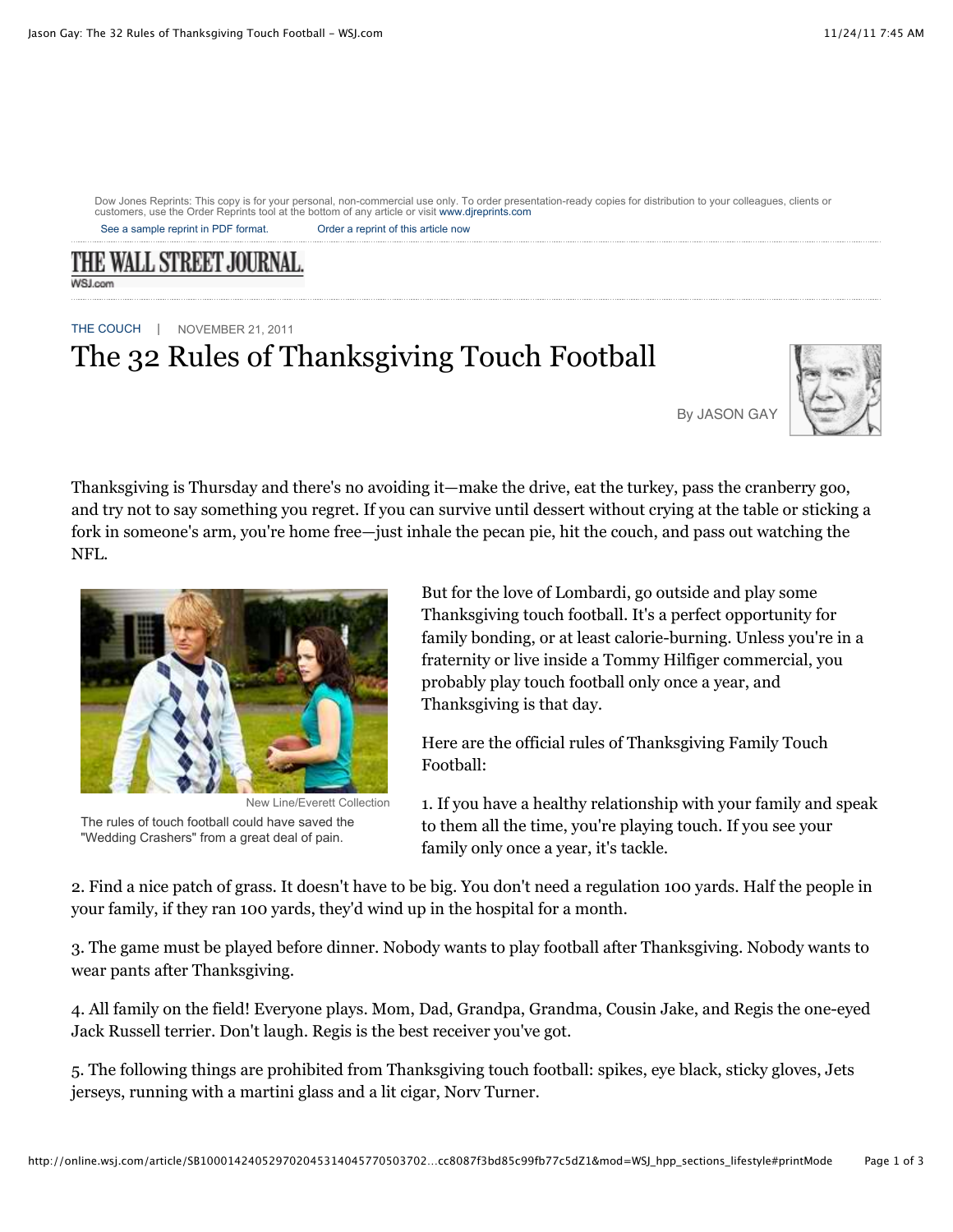6. A Nerf ball is okay but you should own a leather football. A leather football is one of the things every home must have, like a dishwasher and a bourbon distillery in the garage.

7. No footballs with wings or propellers or tails or streamers. Here's a good rule: If the football would make Dick Butkus throw up, don't use it.

8. It's two-hand touch. One-hand touch is for lazy people who buy turkey sandwiches out of vending machines.

9. Two completions is a first down. Not as simple as it sounds—just ask the 2011 Indianapolis Colts.

10. No taunting, cursing or back-handed compliments. That's what Thanksgiving dinner is for.

11. Unless you live in California, Hawaii or Florida or some fancy place like that, the ground is probably going to be squishy with cold mud, and someone in your family is going to fall down face-first and ruin his or her Thanksgiving outfit. This is not cause for alarm. This is the highlight of the game.

12. It's okay to play with kids but don't baby them. Just because your 7-year-old niece is playing quarterback doesn't mean you can't intercept her screen pass and run it back for a touchdown. She's got to learn sometime not to throw into triple coverage.

13. The count is five "Mississippi." And it's a full four syllables—not a rushed "MISS-IPPI" and knocking grandpa to the ground.

14. But if you are old enough to have grandchildren, and you sack the quarterback, and do an elaborate sack dance, you will be worshipped forever.

15. Keep the Tebowing to a minimum. The fad is already old.

16. No, you don't get to be "permanent QB." Not if you want anybody to like you.

17. No show-off football lingo. No screaming "trips left" or "zone blitz." Uncle Dale doesn't want to play the "nickel package." He wants to get this stupid game over with, have a vodka and stand in the kitchen eating stuffing with his hands.

18. But there's always one control freak who wants to diagram elaborate plays. Just listen to whatever they say, and forget it immediately.

19. There are only two plays you need for touch football: "Everybody Go Out" and "Everybody Go Deep."

20. No, that running play never works. Ever.

21. Don't throw the ball too hard. This is the mistake a lot of touch football QBs make. They see an opening, and they chuck it 99 mph like John Elway, and peg Aunt Frances in the neck.

22. A little pass interference never hurt anyone. Don't be a wimp.

23. If you throw six interceptions in a row, let someone else play quarterback, or sign with the Washington Redskins.

24. Three-minute halftime. Don't kill the momentum. Anything longer, and aging muscles seize up. Remember: if Daddy sits, Daddy is d-o-n-e.

25. If you're playing on a city street, please don't dent the blue Honda, or I will find you.